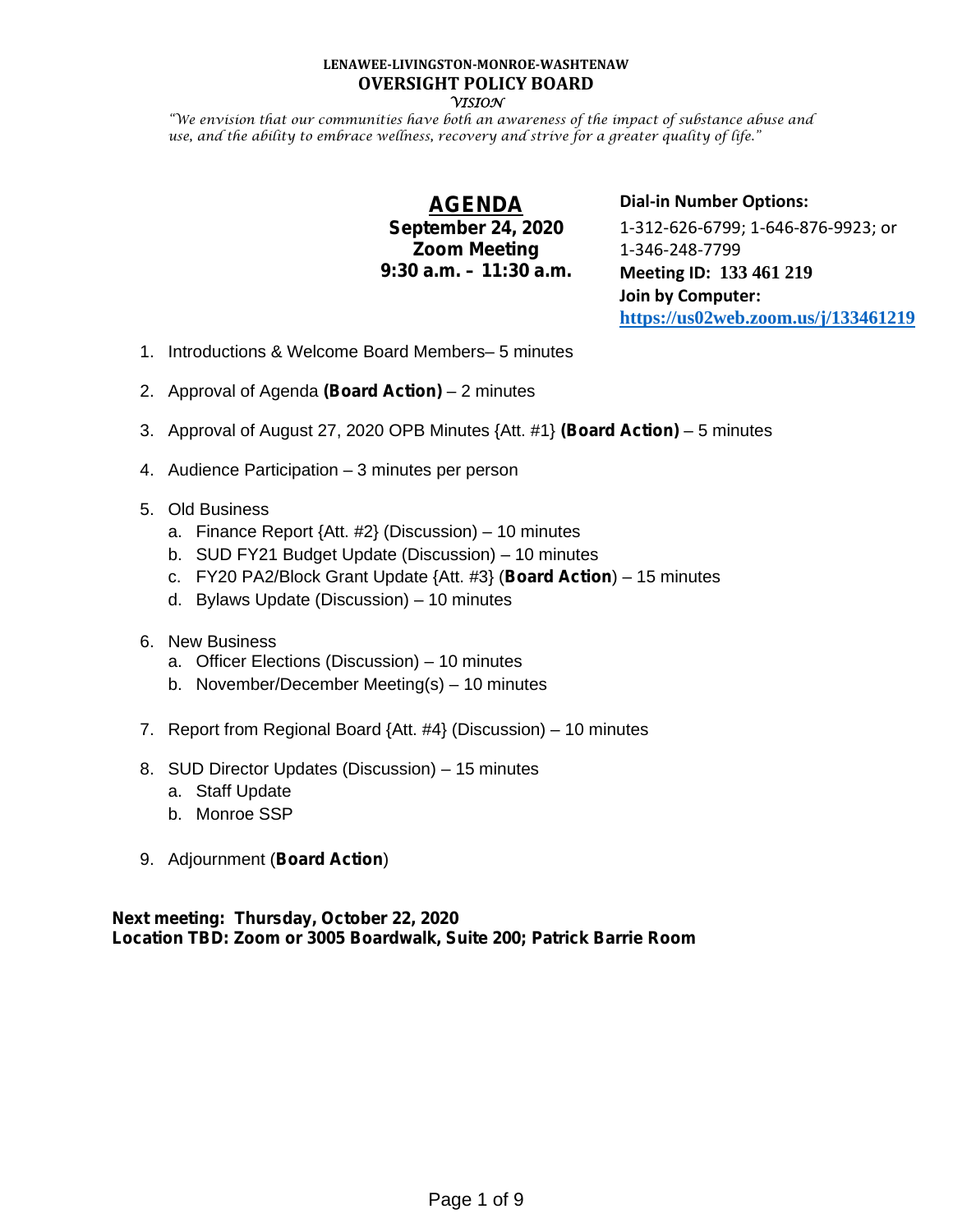## **Lenawee-Livingston-Monroe-Washtenaw Oversight Policy Board Minutes August 27, 2020 Meeting held electronically via Zoom software**

- Members Present: Mark Cochran, Amy Fullerton, Ricky Jefferson, John Lapham, Molly Welch Marahar, Dave Oblak, Dave O'Dell, Monique Uzelac, Tom Waldecker
- Members Absent: Kim Comerzan, William Green, Susan Longsworth, Dianne McCormick, Ralph Tillotson

Guests: Madeline DeMarco

Staff Present: Stephannie Weary, James Colaianne, Nicole Adelman, Rebecca DuBois, Matt Berg, Victor Absil, Katie Postmus, Dana Darrow, Jane Goerge, Jackie Bradley (Lenawee)

Board Chair D. Oblak called the meeting to order at 9:31 a.m.

- 1. Introductions
- 2. Approval of the Agenda

### **Motion by T. Waldecker, supported by M. Cochran, to approve the agenda Motion carried**

Vote

Yes: Cochran, Fullerton, Jefferson, Lapham, Welch Marahar, Oblak, O'Dell, Waldecker No:

Absent: Comerzan, Green, Longsworth, McCormick, Tillotson, Uzelac\* \*not present for this vote

3. Approval of the July 23, 2020 Oversight Policy Board minutes **Motion by J. Lapham, supported by T. Waldecker, to approve the July 23, 2020 OPB minutes**

## **Motion carried**

Vote

Yes: Cochran, Fullerton, Jefferson, Lapham, Welch Marahar, Oblak, O'Dell, Waldecker No:

Absent: Comerzan, Green, Longsworth, McCormick, Tillotson, Uzelac\* \*not present for this vote

- 4. Audience Participation
	- J None
- 5. Old Business
	- a. Finance Report
		- M. Berg presented. Discussion followed.
	- b. FY21-23 Strategic Plan
		- N. Adelman provided an overview of the shared the full plan. Plan was submitted on 8/14/20.
		- A community survey was done and feedback from it informed the strategic plan.
		- The plan will be used to guide the SUD team's work for the next 3 years.
		- N. Adelman will send the survey results to OPB.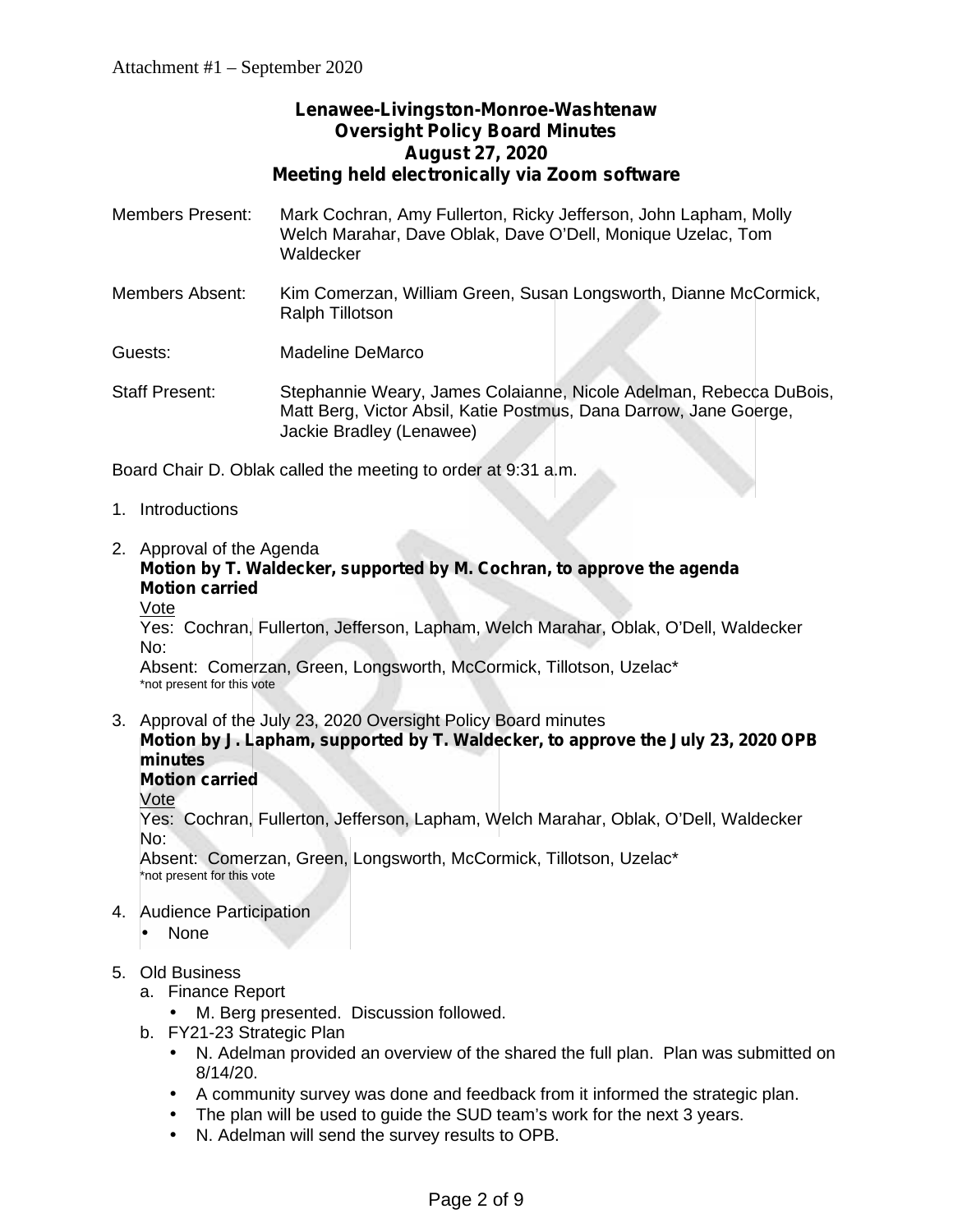- c. Bylaws Revision
	- T. Waldecker and M. Cochran volunteered to serve on bylaws committee, along with N. Adelman and J. Colaianne.

### 6. New Business

- a. FY21 Competitive Procurement Award Recommendations
	- $\int$  N. Adelman reviewed the 2<sup>nd</sup> round recommended awards w/OPB.
	- Monroe's initial proposed recommendations by CMHPSM staff would bring the Monroe PA2 reserve funding to \$0.
	- An alteration of the Monroe recommended awards for Monroe would reserve \$100,000 of Monroe's PA2 funds. This secondary recommendation reduced \$50,000 from each of Catholic Charity's two grant award recommendations.

### **Motion by M. Cochran, supported by D. O'Dell, to approve the attached secondary recommended competitive procurement awards for FY21 Motion carried**

Vote

Yes: Cochran, Fullerton, Jefferson, Lapham, Welch Marahar, Oblak, O'Dell, Uzelac, Waldecker

No:

Absent: Comerzan, Green, Longsworth, McCormick, Tillotson

- 7. Report from Regional Board
	- J. Colaianne provided an overview of last month's Regional Board meeting, which included a 30-minute open meetings act training. The training is also available to OPB if there's interest.
- 8. SUD Director Updates
	- a. COVID-19 Update Staff has reached out to providers re: PPE needs.
	- b. MDOC Michigan Department of Corrections. Seems to be going well, moving in the right direction.
	- c. Provider Monitoring Staff will soon begin annual monitoring. Staff is working with providers on CAPs from last year, also doing a risk audit on claims. Staff will also request audit results from home PIHPs (for providers out of the region).
	- d. SOR 2 the next round of SOR dollars, if SAMHSA approves it, starting Oct. 1. Focuses on opioid use disorders, as well as stimulant use disorders.

9. Adjournment

### **Motion by T. Waldecker, supported by J. Lapham, to adjourn the meeting Motion carried**

Vote

Yes: Fullerton, Jefferson, Lapham, Welch Marahar, Oblak, O'Dell, Uzelac, Waldecker No:

Absent: Cochran, Comerzan, Green, Longsworth, McCormick, Tillotson

Meeting adjourned at 10:33 a.m.

### **Next meeting: September 24, 2020 Location TBD**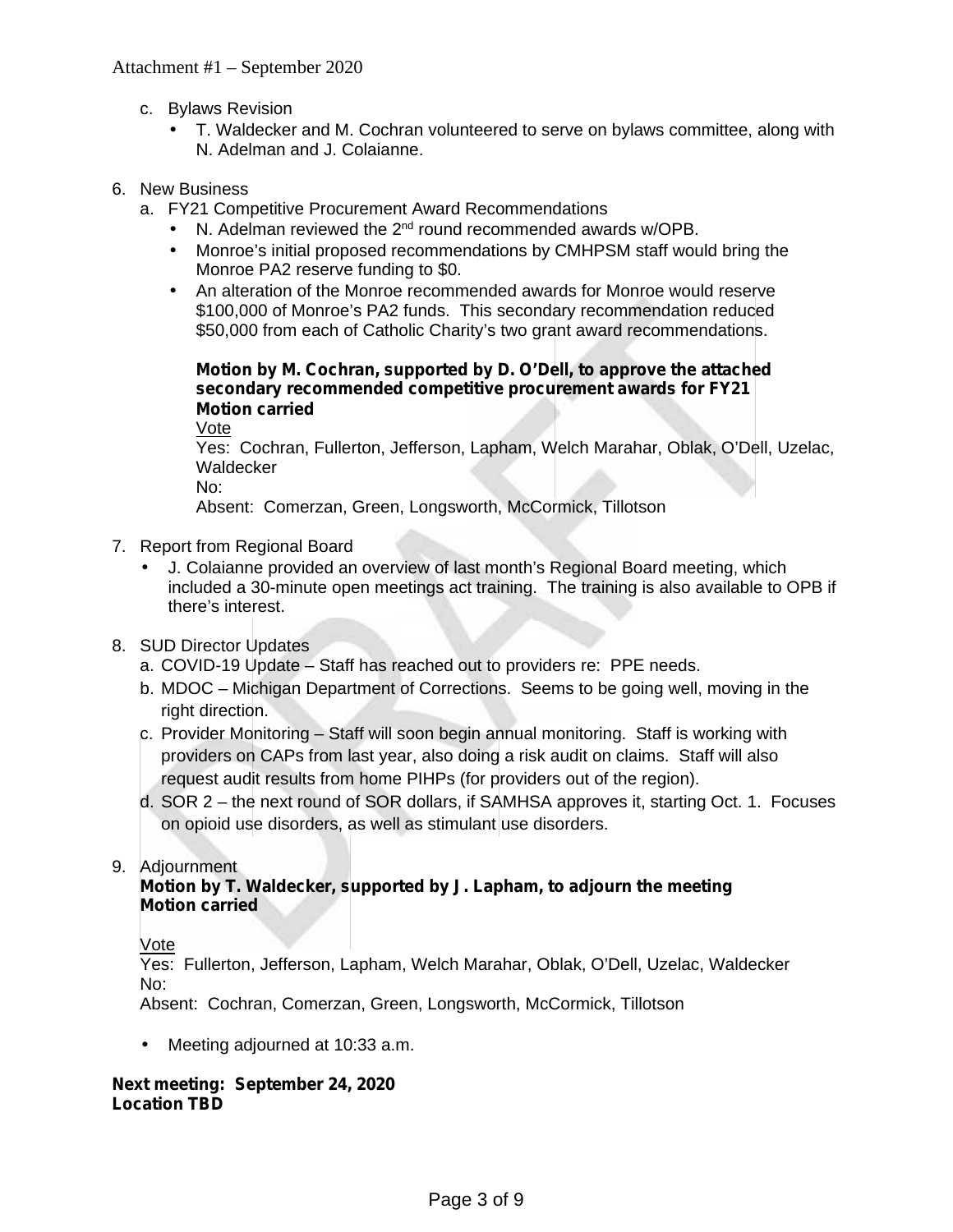#### Community Mental Health Partnership Of Southeast Michigan SUD SUMMARY OF REVENUE AND EXPENSE BY FUND

JULY 2020 Preliminary FYTD

| Summary Of Revenue & Expense           |     |           |      |                         |                |                          |                |                              |               |           |      |               |      |           |                |                      |            |            |
|----------------------------------------|-----|-----------|------|-------------------------|----------------|--------------------------|----------------|------------------------------|---------------|-----------|------|---------------|------|-----------|----------------|----------------------|------------|------------|
|                                        |     |           |      |                         |                |                          |                | <b>Funding Source</b>        |               |           |      |               |      |           |                | <b>Total Funding</b> |            | FY 19      |
| <b>Revenues</b>                        |     | Medicaid  |      | <b>Healthy Michigan</b> |                | SUD - Block Grant        |                | SUD - SOR/SORS               |               | SUD - STR |      | Gambling Prev |      | SUD-PA2   |                | Sources              |            | <b>YTD</b> |
|                                        |     |           |      |                         |                |                          |                |                              |               |           |      |               |      |           |                |                      |            |            |
| Funding From MDHHS                     |     | 2,633,619 |      | 5,548,945               |                | 2,636,116                |                | 610,716                      |               | 558,402   |      | 26,992        |      |           | \$             | 12,014,791           | $\sqrt{3}$ | 10,954,672 |
| PA2/COBO Tax Funding Current Year      |     |           |      |                         |                |                          |                |                              |               |           |      |               |      | 1,536,751 |                | 1,536,751            | <b>S</b>   | 1,550,049  |
| PA2/COBO Reserve Utilization           |     |           |      |                         |                |                          |                |                              |               |           |      |               |      |           |                |                      |            |            |
| Other                                  |     |           |      |                         |                |                          |                |                              |               |           |      |               |      |           |                |                      |            | 1,020,491  |
| <b>Total Revenues</b>                  |     | 2,633,619 | \$   | 5,548,945               | \$             | 2,636,116                | \$             | 610,716                      | \$            | 558,402   | - \$ | 26,992        | \$   | 1,536,751 | \$             | 13,551,542           | l \$       | 13,525,212 |
| <b>Expenses</b>                        |     |           |      |                         |                |                          |                |                              |               |           |      |               |      |           |                |                      |            |            |
| Funding for County SUD Programs        |     |           |      |                         |                |                          |                |                              |               |           |      |               |      |           |                |                      |            |            |
| <b>CMHPSM</b>                          |     |           |      |                         |                |                          |                | 610,716                      |               | 558,402   |      | 26,992        |      |           |                | 1,196,111            |            | 933,220    |
| Lenawee                                |     | 451,399   |      | 733,620                 |                | 530,895                  |                |                              |               |           |      |               |      | 176,236   |                | 1,892,150            |            | 1,792,254  |
| Livingston                             |     | 366,496   |      | 462,910                 |                | 513,992                  |                |                              |               |           |      |               |      | 69,864    |                | 1,413,261            |            | 1,885,501  |
| Monroe                                 |     | 488,412   |      | 681,899                 |                | 623,804                  |                |                              |               |           |      |               |      | 233,905   |                | 2,028,020            |            | 1,870,550  |
| Washtenaw                              |     | 1,259,562 |      | 1,766,157               |                | 1,237,830                |                |                              |               |           |      |               |      | 687,895   |                | 4,951,443            |            | 6,388,160  |
| <b>Total SUD Expenses</b>              |     | 2,565,869 | \$   | 3,644,585               | \$             | 2,906,521                | \$             | 610,716                      | $\mathbf{s}$  | 558,402   | \$   | 26,992        | - \$ | 1,167,899 |                | 11,480,986           | $\sqrt{3}$ | 12,869,685 |
|                                        |     |           |      |                         |                |                          |                |                              |               |           |      |               |      |           |                |                      |            |            |
| Administrative Cost Allocation         |     | 109,262   |      | 155,235                 |                | 123,784                  |                |                              |               |           |      | 2,321         |      | $\sim$    | -\$            | 390,603              | l \$       | 392,331    |
| <b>Total Expenses</b>                  | \$. | 2,675,132 | - \$ | 3,799,820               | \$             | 3,030,305                | - \$           | 610,716                      | \$            | 558,402   | \$   | 29,314        | -\$  | 1,167,899 | \$             | 11,871,588           | <b>S</b>   | 13,262,016 |
|                                        |     |           |      |                         |                |                          |                |                              |               |           |      |               |      |           |                |                      |            |            |
| Revenues Over/(Under) Expenses         | \$  | (41, 512) | \$   | 1,749,125               | $\mathfrak{L}$ | (394, 189)               | $\mathfrak{L}$ |                              | $\mathcal{L}$ |           | \$   | (2, 321)      | \$   | 368,852   | $\mathfrak{L}$ | 1,679,954            | $\sqrt{3}$ | 263,196    |
|                                        |     |           |      |                         |                |                          |                |                              |               |           |      |               |      |           |                |                      |            |            |
| Current fiscal year utilization of PA2 |     |           |      |                         |                | Revenues<br>Over/(Under) |                | <b>FY 19</b><br>Over/(Under) |               |           |      |               |      |           |                |                      |            |            |
|                                        |     | Revenues  |      | Expenditures            |                | Expenses                 |                | Expenses                     |               |           |      |               |      |           |                |                      |            |            |
| PA2 by County                          |     |           |      |                         |                |                          |                |                              |               |           |      |               |      |           |                |                      |            |            |
| Lenawee                                |     | 123,560   |      | 176,236                 |                | (52, 676)                |                | 9,957                        |               |           |      |               |      |           |                |                      |            |            |
| Livingston                             |     | 385,028   |      | 69,864                  |                | 315,164                  |                | 240,343                      |               |           |      |               |      |           |                |                      |            |            |
| Monroe                                 |     | 274,285   |      | 233,905                 |                | 40,380                   |                | 196,035                      |               |           |      |               |      |           |                |                      |            |            |

|                        | FY 20 Beginning | FY20 Projected | FY20 Projected     | FY20 Projected        |
|------------------------|-----------------|----------------|--------------------|-----------------------|
| <b>Unallocated PA2</b> | Balance         | <b>Budget</b>  | <b>Utilization</b> | <b>Ending Balance</b> |
| Lenawee                | 829.977         | (222.723)      |                    | 829.977               |
| Livingston             | 3,353,949       | (613, 133)     |                    | 3,353,949             |
| Monroe                 | 464.341         | (164, 037)     |                    | 464.341               |
| Washtenaw              | 2.344.230       | (598.506)      |                    | 2.344.230             |
| Total                  | 6.992.496       | (1,598,399)    |                    | 6,992,496             |
|                        |                 |                |                    |                       |

Washtenaw **753,878 687,895** 65,983 409,845 Totals \$ 1,536,751 \$ 1,167,899 \$ 368,852 \$ 856,180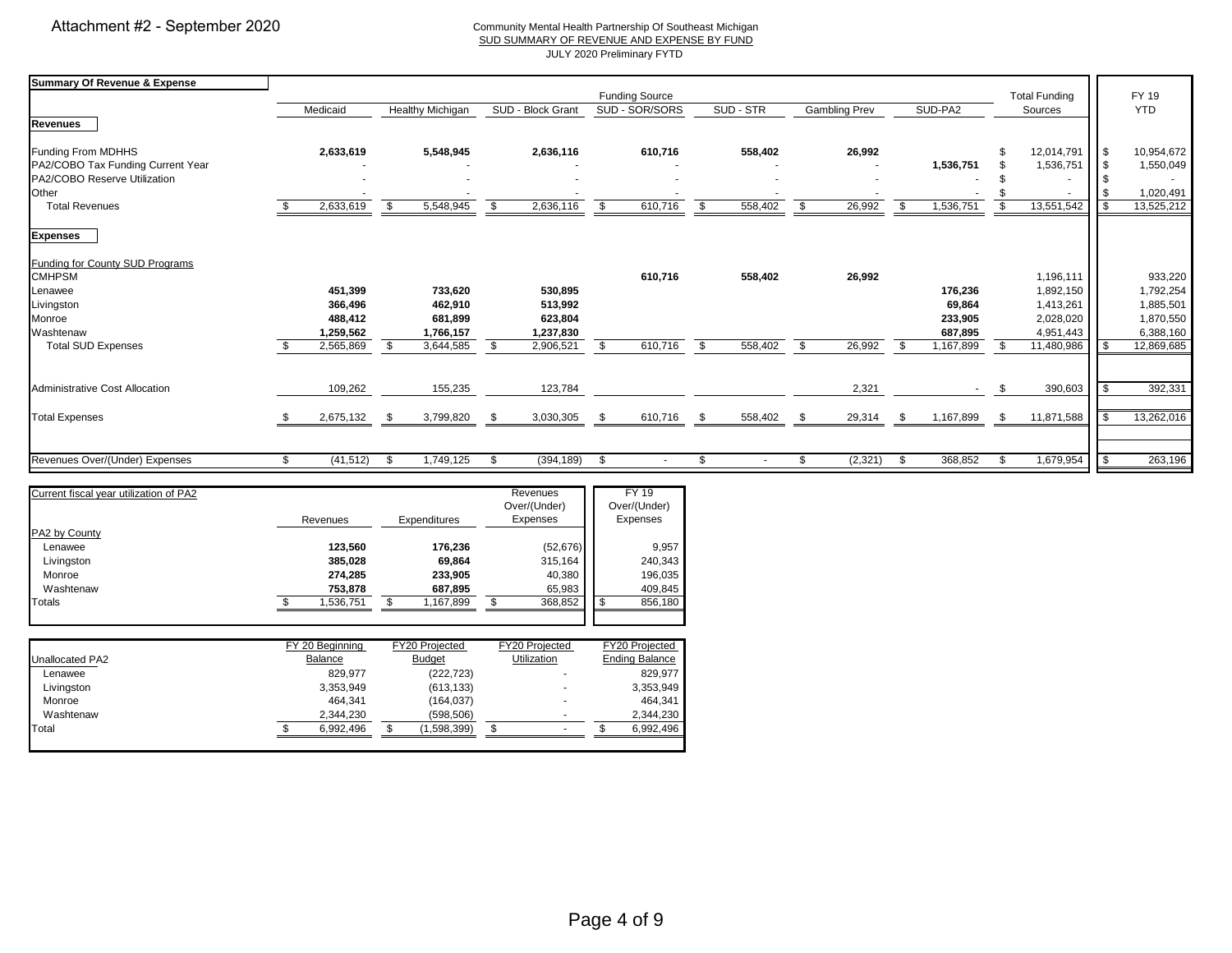### **CMHPSM SUD OVERSIGHT POLICY BOARD**

#### **ACTION REQUEST**

FY20 PA2 Reserve Use Allocation by County

**Board Meeting Date:** September 24, 2020

**Action Requested**: Review and approve the attached FY20 expenditures for PA2 funds by county.

#### **Background:**

Funding has historically been allocated to support programs between Block Grant and PA2 funds. Block Grant funds are utilized as the primary funding source when available and appropriate. We traditionally have PA2 funds approved as a supplemental funding source to ensure that programming can occur on a timely basis, for FY20 the Oversight Policy Board allocated \$1.5 million in supplemental/secondary PA2 funding. The CMHPSM was recently informed that proposed amendments were not going to be approved and the Block Grant funds will not be increased to more fully cover many of our programs, thus PA2 reserve funds will being utilized as previously approved by OPB to support these grant awards up to the current Block Grant allocation.

#### **Connection to PIHP/MDHHS Contract, Regional Strategic Plan or Shared Governance Model:**

Ensures supplementary/secondary funding for existing FY20 programs.

**Recommendation**: Approve the use of FY20 PA2 funds in the amounts of \$185,780 (Lenawee); \$204,373 (Livingston); \$243,783 (Monroe); and \$486,392 (Washtenaw) for a total of \$1,120,328.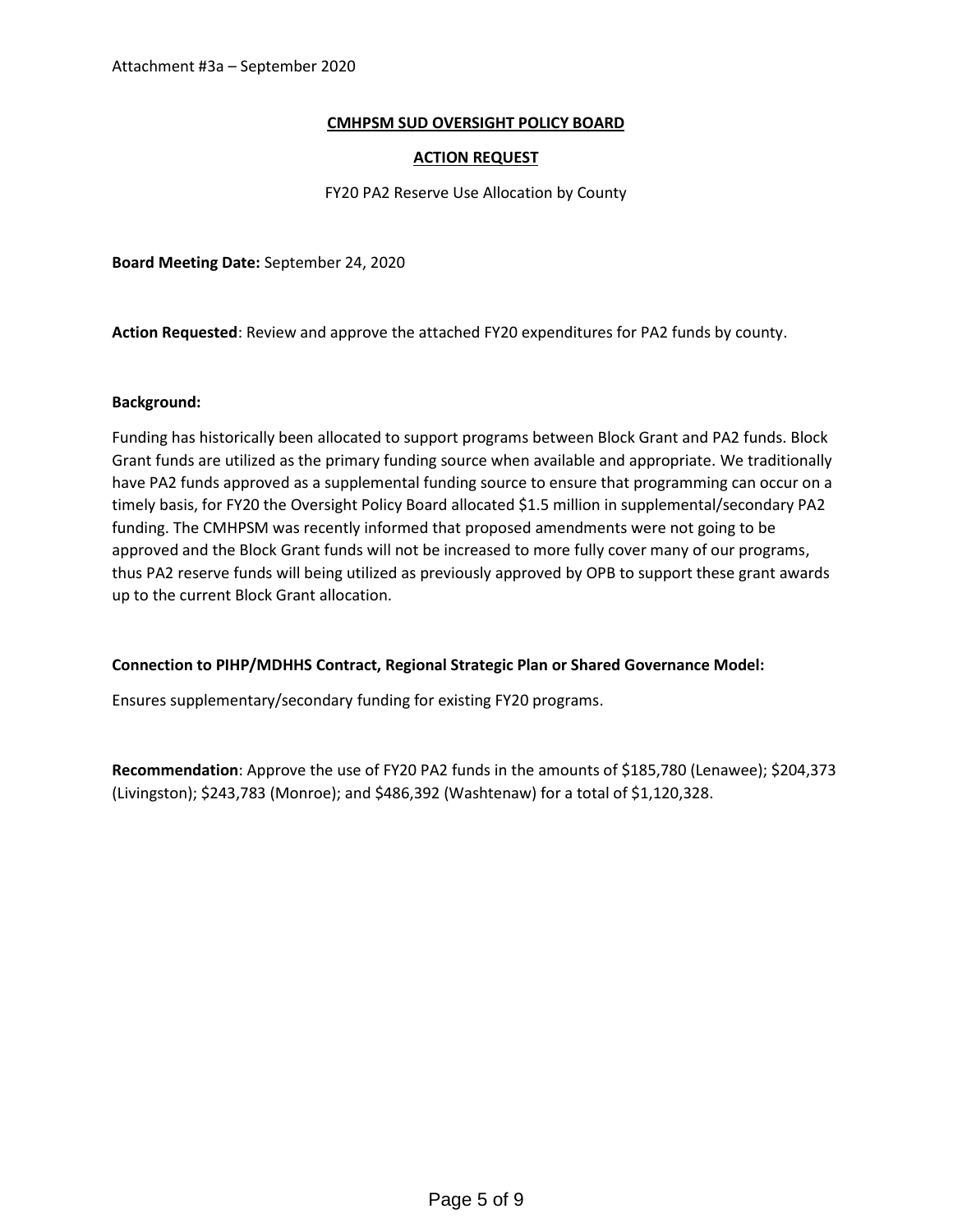|          | Program                  | Original<br><b>Budget</b> | Requested<br>Grant<br>Amendment | Projected<br>Actual 9/17/20 | Lenawee | Livingston | <b>Monroe</b> | Washtenaw | <b>Total</b><br><b>Expenses</b> |
|----------|--------------------------|---------------------------|---------------------------------|-----------------------------|---------|------------|---------------|-----------|---------------------------------|
| Revenue  |                          |                           |                                 |                             |         |            |               |           |                                 |
|          | <b>Block Grant</b>       | 2,611,560                 | 3,863,523                       | 2,636,116                   | 496,445 | 500,469    | 549,457       | 1,089,745 | 2,636,116                       |
|          | <b>Women's Specialty</b> |                           | 473,000                         | 148,204                     | 2,810   | 19,849     | 41,116        | 84,429    | 148,204                         |
|          | <b>PA2 Current Year</b>  | 1,860,059                 | 1,860,059                       | 1,999,498                   | 297,830 | 178,044    | 395,695       | 1,127,929 | 1,999,498                       |
|          | PA2 Reserve              | 1,564,432                 |                                 | 1,120,328                   | 185,780 | 204,373    | 243,783       | 486,392   | 1,120,328                       |
|          |                          | 6,036,051                 | 6,196,582                       | 5,904,146                   | 982,866 | 902,735    | 1,230,051     | 2,788,495 | 5,904,146                       |
|          |                          |                           |                                 |                             |         |            |               |           | <b>Total</b>                    |
| Expenses |                          |                           |                                 |                             | Lenawee | Livingston | <b>Monroe</b> | Washtenaw | <b>Expenses</b>                 |
|          | <b>Block Grant</b>       | 2,611,560                 | 3,863,523                       | 2,636,116                   | 496,445 | 500,469    | 549,457       | 1,089,745 | 2,636,116                       |
|          | Women's Specialty        |                           | 473,000                         | 148,204                     | 2,810   | 19,849     | 41,116        | 84,429    | 148,204                         |
|          | PA2 Current Year         | 1,860,059                 | 1,860,059                       | 1,999,498                   | 297,830 | 178,044    | 395,695       | 1,127,929 | 1,999,498                       |
|          | PA2 Reserve              | 1,564,432                 |                                 | 1,120,328                   | 185,780 | 204,373    | 243,783       | 486,392   | 1,120,328                       |
|          |                          | 6,036,051                 | 6,196,582                       | 5,904,146                   | 982,866 | 902,735    | 1,230,051     | 2,788,495 | 5,904,146                       |
|          | <b>Net Activity</b>      |                           |                                 |                             |         |            |               |           |                                 |

|                           | Lenawee | Livingston | <b>Monroe</b> | Washtenaw | <b>Total Reserve</b> |
|---------------------------|---------|------------|---------------|-----------|----------------------|
| Beginning Reserve Balance | 829.977 | 3,353,949  | 464.341       | 2,344,230 | 6,992,497            |
| Estimated FY20 Use        | 185.780 | 204.373    | 243.783       | 486,392   | 1,120,328            |
| Projected Ending Balance  | 644.197 | 3,149,576  | 220,558       | 1,857,838 | 5,872,169            |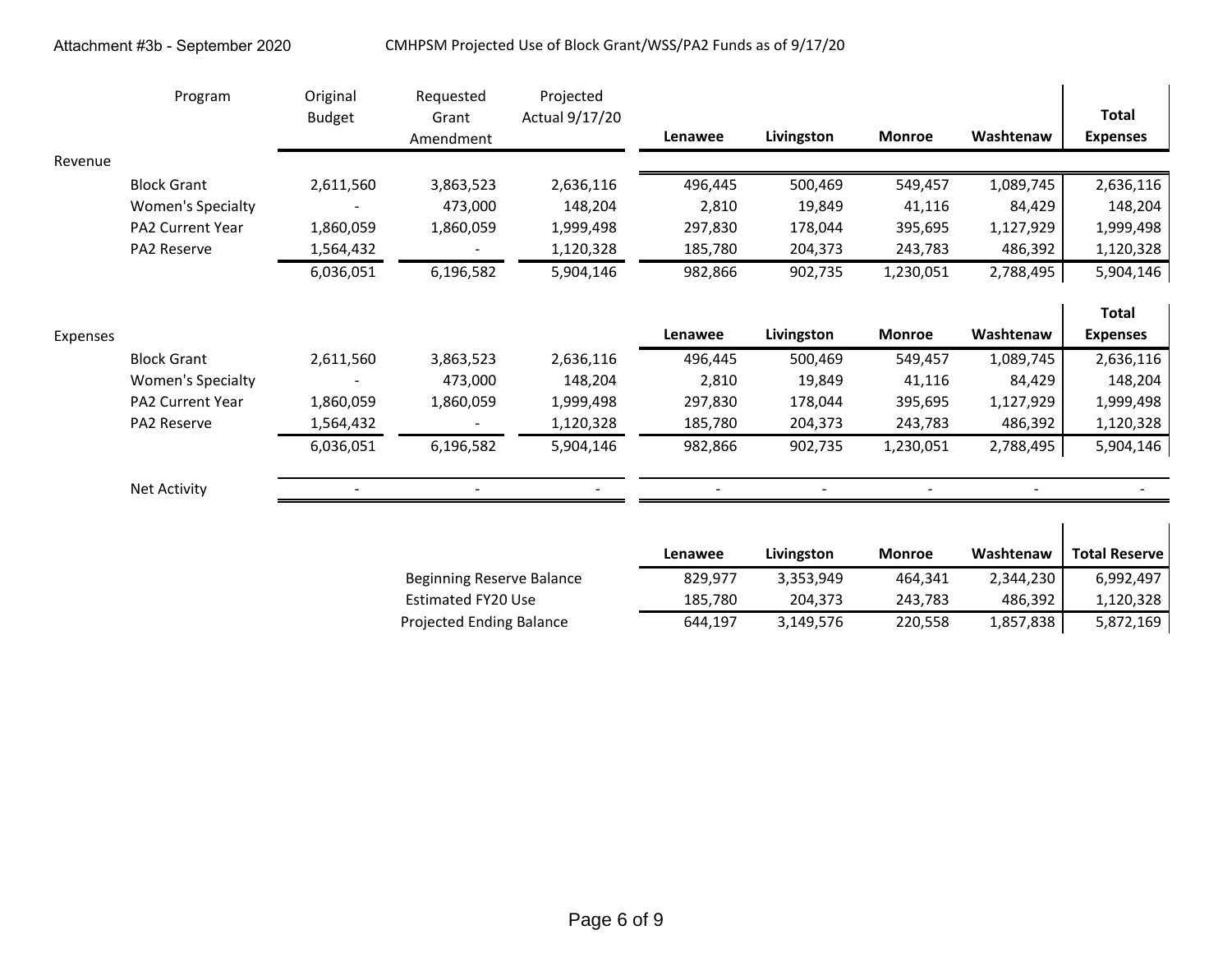**COMMUNITY MENTAL HEALTH PARTNERSHIP OF SOUTHEAST MICHIGAN REGULAR BOARD MEETING MINUTES September 9, 2020 \*Meeting held electronically via Zoom**



**Members Present:** Judy Ackley, Greg Adams, Susan Fortney, Roxanne Garber, Bob King, Sandra Libstorff, Molly Welch Marahar, Caroline Richardson, Sharon Slaton, Ralph Tillotson

**Members Absent:** Charles Londo, Gary McIntosh, Katie Scott

**Regional Staff** Kathryn Szewczuk, Stephannie Weary, James Colaianne, Connie Conklin, **Present:** CJ Witherow, Matt Berg, Nicole Adelman, Nicole Phelps, Michelle Sucharski

**Others Present:** Laurie Lutomski, Kathy Homan

- I. Call to Order Meeting called to order at 6:00 p.m. by Board Chair S. Slaton.
- II. Roll Call An electronic quorum of members present was confirmed.
- III. Consideration to Adopt the Agenda as Presented

**Motion by R. Tillotson, supported by B. King, to approve the revised agenda as presented Motion carried** Voice vote, no nays

IV. Consideration to Approve the Minutes of the August 12, 2020 Regular Meeting and Waive the Reading Thereof

**Motion by R. Garber, supported by J. Ackley, to approve the minutes of the August 12, 2020 regular meeting and waive the reading thereof Motion carried** Voice vote, no nays

- V. Audience Participation None
- VI. Old Business
	- a. September Finance Report  $-$  FY20 as of July 31 $\mathrm{^{st}}$ 
		- M. Berg presented. Discussion followed.
- VII. New Business
	- a. Board Action Request {Att. #3}

#### **CMHPSM Mission Statement**

*Through effective partnerships, the CMHPSM shall ensure and support the provision of quality integrated care that focuses on improving the health and wellness of people living in our region.*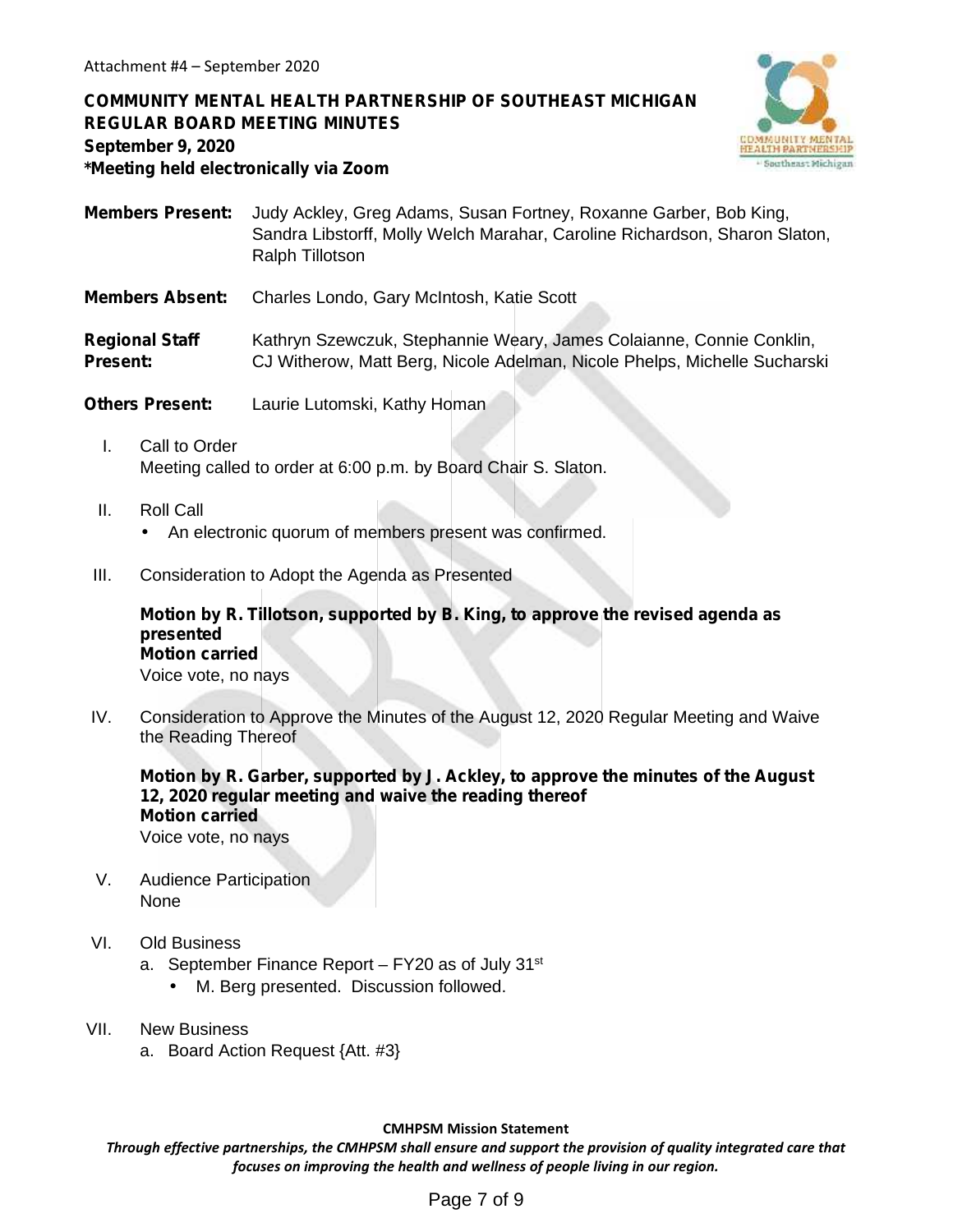Consideration to approve the fiscal year 2021 budget and allocations as presented, including authorization for the CMHPSM CEO to sign the included FY21 expense contracts

**Motion by M. Welch Marahar, supported by C. Richardson, to approve the fiscal year 2021 budget and allocations as presented, including authorization for the CMHPSM CEO to sign the included FY21 expense contracts Motion carried**

Vote

Yes: Ackley, Adams, Fortney, Garber, King, Libstorff, Welch Marahar, Richardson, Slaton, Tillotson

No:

Absent: Londo, McIntosh, Scott

b. Board Action Request {Att. #4} Consideration to approve the CMHPSM employee handbook with the included revisions

### **Motion by M. Welch Marahar, supported by G. Adams, to approve the CMHPSM employee handbook with the included revisions Motion carried**

Vote

Yes: Ackley, Adams, Fortney, Garber, King, Libstorff, Welch Marahar, Richardson, Slaton, Tillotson

No:

Absent: Londo, McIntosh, Scott

### c. Board Discussion

Roll Call Votes for Remote Meetings

- Per opinion from Attorney Matt Nordfjord, who conducted last month's Open Meetings training for the Regional Board, a roll call vote is not required for remote meeting votes except for the following:
	- 1. There are both yea and nay responses and the number of nay votes is unclear.
	- 2. The vote is for a controversial matter.
- During roll call votes, the Board Chair's vote will move to the end of the roll call.

## d. Board Elections

- Current officers:
	- Chair: S. Slaton, Livingston
	- Vice-Chair: C. Richardson, Washtenaw
	- Secretary: J. Ackley, Lenawee
- R. Garber volunteered to be the election subcommittee chairperson.
- VIII. Reports to the CMHPSM Board
	- a. Report from the SUD Oversight Policy Board (OPB)
		- J. Colaianne provided highlights of the recent OPB meeting. Topics included the SUD strategic plan, OPB bylaws, and several competitive awards for the recent RFPs.
	- b. CEO Report to the Board

### **CMHPSM Mission Statement**

*Through effective partnerships, the CMHPSM shall ensure and support the provision of quality integrated care that focuses on improving the health and wellness of people living in our region.*